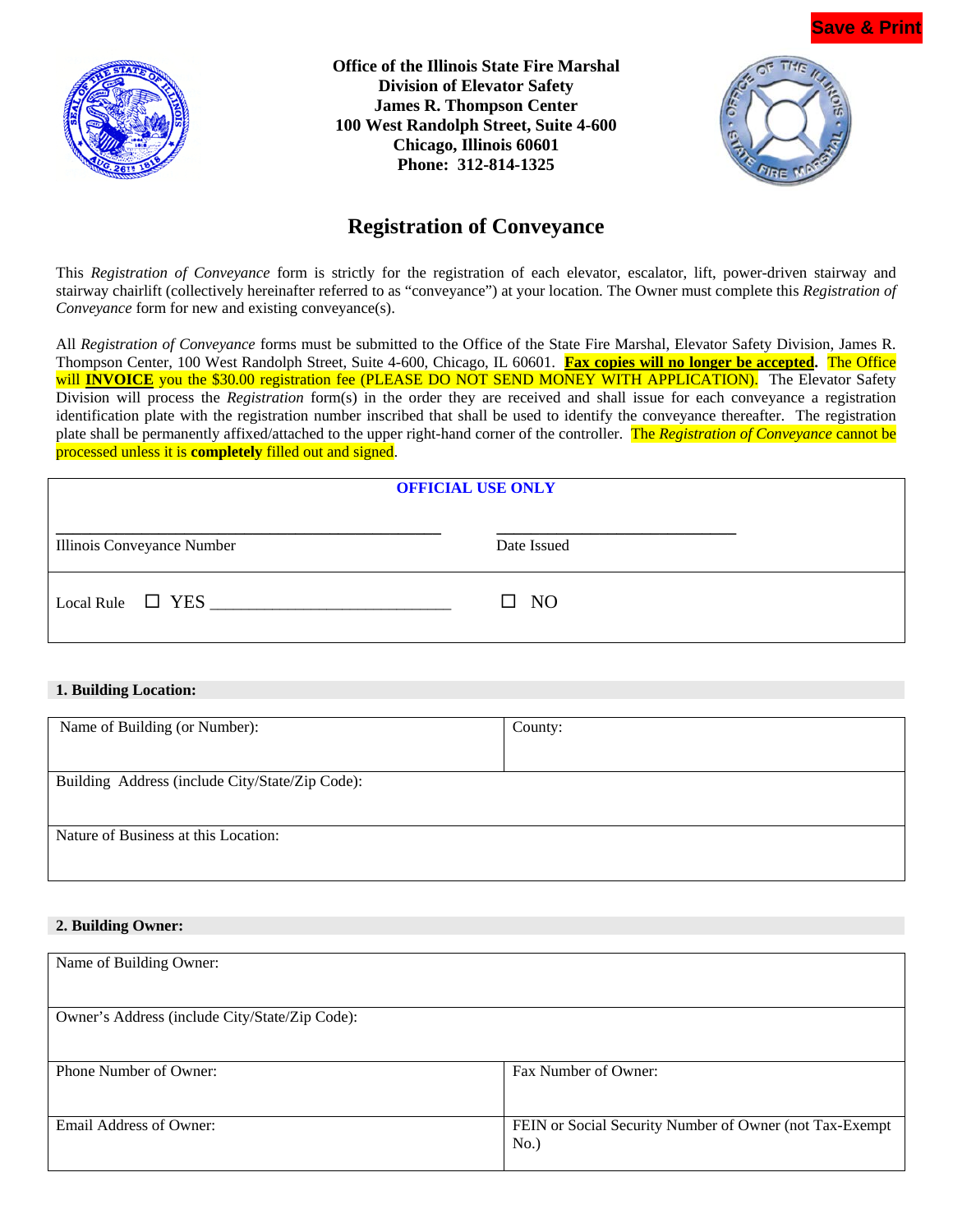### **3. Billing Information (If different than Owner Information):**

| Name on Invoice:                                                                                   | Telephone Number: |  |
|----------------------------------------------------------------------------------------------------|-------------------|--|
|                                                                                                    |                   |  |
| Address (include City/State/Zip Code):                                                             |                   |  |
|                                                                                                    |                   |  |
| Email Address (an electronic copy of the invoice will be sent and you will be able to pay online): |                   |  |
|                                                                                                    |                   |  |
|                                                                                                    |                   |  |

## **4. Conveyance Information (all fields are required – form will be returned if not filled in):**

| $\Box$ New Installation                                                                                                                                                                                                  | <b>Status of Conveyance:</b>                    |  |
|--------------------------------------------------------------------------------------------------------------------------------------------------------------------------------------------------------------------------|-------------------------------------------------|--|
| PERMIT # (from Permit Letter if State Issued): ____________                                                                                                                                                              |                                                 |  |
| $\Box$ Existing Conveyance                                                                                                                                                                                               | $\Box$ Active $\Box$ Inactive $\Box$ Red Tagged |  |
| Date of Installation:                                                                                                                                                                                                    | Name of Manufacturer:                           |  |
|                                                                                                                                                                                                                          |                                                 |  |
| Model:                                                                                                                                                                                                                   | Serial Number and /or Internal ID Locator:      |  |
|                                                                                                                                                                                                                          |                                                 |  |
| Conveyance Type:                                                                                                                                                                                                         |                                                 |  |
| $\Box$ Hydro-Elevator $\Box$ Traction-Elevator $\Box$ Dumb Waiter $\Box$ Moving Sidewalk/People Mover $\Box$ Lift $\Box$ Escalator<br>$\Box$ Handicapped Lift $\Box$ Stairway Chairlift $\Box$ Rack & Pinion $\Box$ LULA |                                                 |  |
| Conveyance Use:                                                                                                                                                                                                          |                                                 |  |
| Method of Operation:<br>$\Box$ Traction $\Box$ Hydraulic $\Box$ Other (please specify):                                                                                                                                  |                                                 |  |
| Speed:<br>Capacity:<br><b>lbs</b>                                                                                                                                                                                        | Landings:<br>fpm                                |  |

### **5. Name of Company that Installed Conveyance:**

| Name of Company that Installed the Conveyance: |  |
|------------------------------------------------|--|
|                                                |  |

### **6. Last Inspection of Conveyance:**

| Name of Company Performing Last Inspection:             |                                      |
|---------------------------------------------------------|--------------------------------------|
| Date of Last Inspection:                                |                                      |
| Certificate of Operation Issued $\Box$ YES<br>$\Box$ NO | Certificate Issued By:               |
| Certificate of Operation Duration:                      | Certificate of Operation Expiration: |